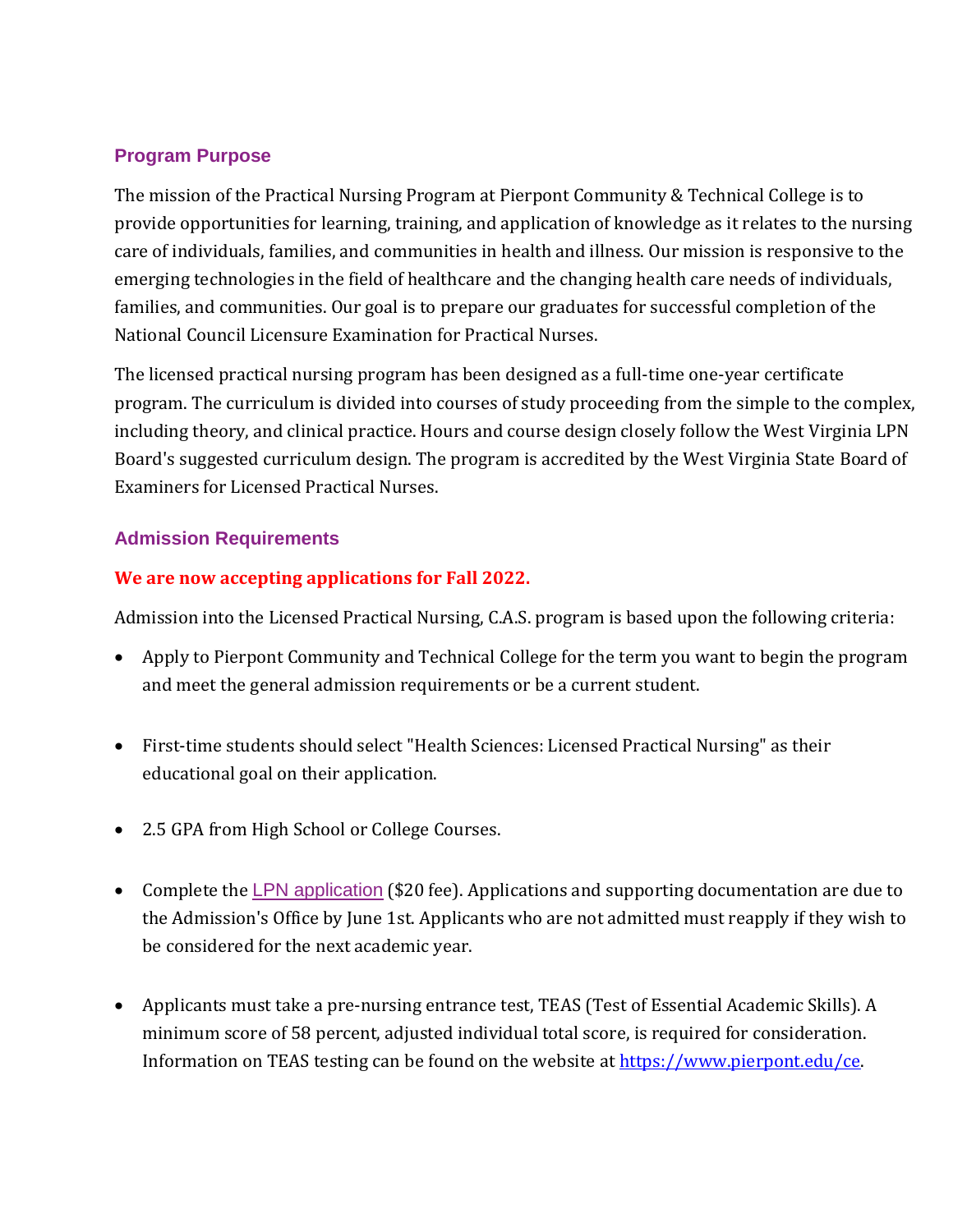- Students must complete ten credit hours of prerequisite courses to enter the program ([HLCA](http://catalog.pierpont.edu/preview_program.php?catoid=4&poid=374&returnto=203#tt1982) [1170](http://catalog.pierpont.edu/preview_program.php?catoid=4&poid=374&returnto=203#tt1982) HLCA 1171, MTH [1207](http://catalog.pierpont.edu/preview_program.php?catoid=4&poid=374&returnto=203#tt7132) or higher and ENGL 1104 Written English I or higher). These courses must be completed with a grade of "C" or higher.
- Submit all required documents (High School or College Transcripts, and TEAS score) to the Admission's Office prior to the LPN application deadline
- Qualified students are accepted into the program until capacity is met. \*Students can begin the program in the fall semester.
- An impartial scoring system is used to rank applicants applying to the Licensed Practical Nursing program. The evaluation process considers the TEAS scores; high school or college grade point average or GED scores. The highest scoring applicants will be offered admission into the program until capacity is met.

# **Program Requirements**

• Students must pass a criminal background clearance check, meet health and immunization requirements, and drug testing.

• Students must be able to meet the essential functions of the program and classes, with or without accommodations.

• Students will need to provide their own transportation to assigned clinical sites.

Students must complete each course in the LPN program model schedule with a grade of "C" or higher and maintain an overall 2.0 GPA to remain in the program. Any classes accepted as substitutes for curricular classes also require a grade of "C" or higher. Failure to meet any of these requirements will result in dismissal from the program. Students who have been dismissed may reapply to the program and their credentials will be reevaluated.

## **Student Learning Outcomes**

Graduates of Pierpont Community & Technical College's Practical Nursing Program shall be prepared to:

Utilize the nursing process as a guide to assess, plan, implement and evaluate basic patient care across the life span within the practical nurse's scope of practice Implement the role of nursing in the continuum of care, which includes that of patient advocate, leader/manager of care, communicator, teacher and member of the health care team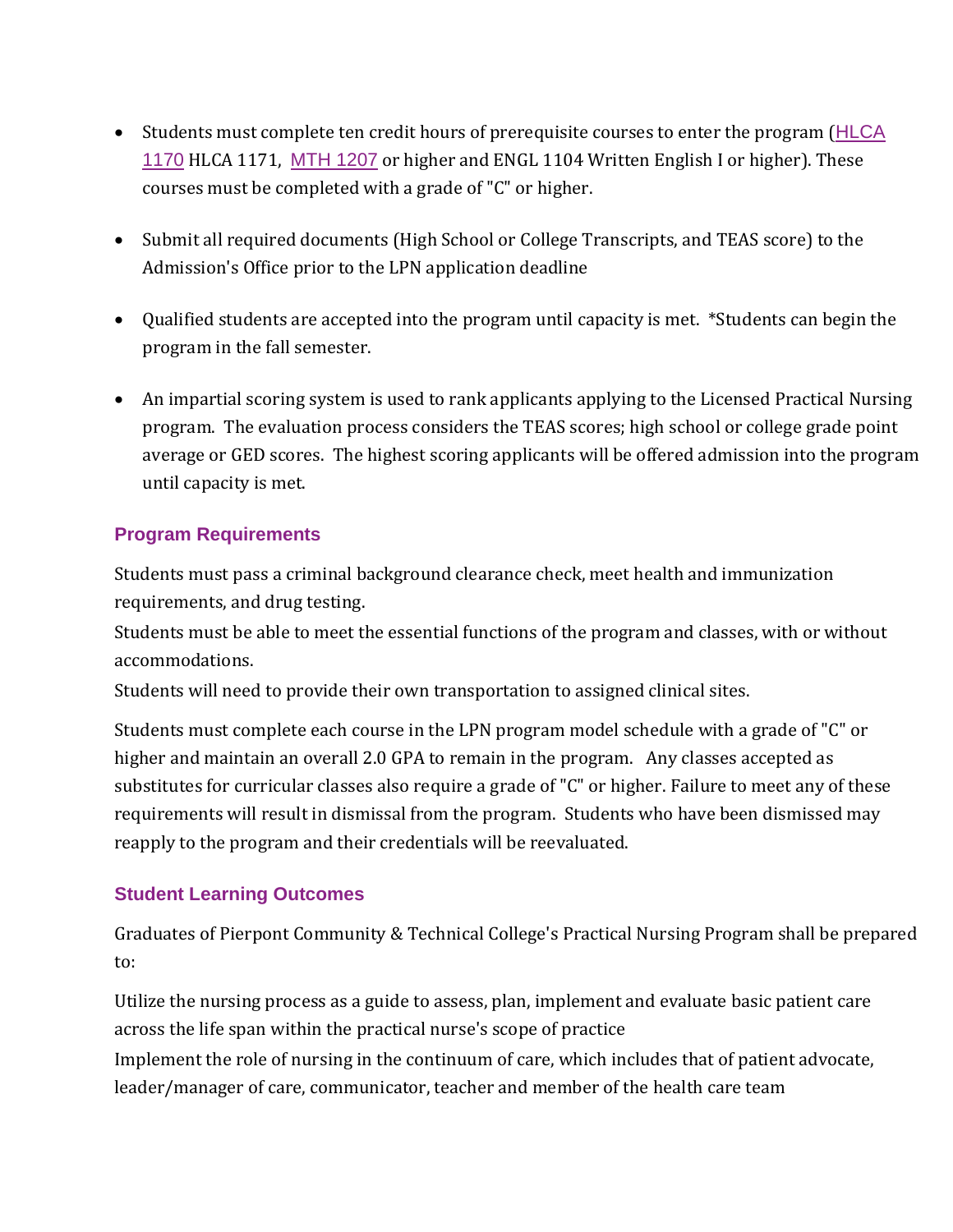• Incorporate therapeutic communication to assist patients of all ages in promoting health and supporting wellness

• Utilize learned nursing skills and current technology as an entry-level practical nurse to provide and promote compassionate nursing care

• Integrate ethical, professional, legal responsibility, and accountability into actions and decisions • Assume responsibility for personal and professional growth

• Successfully pass the National Council License Examination for Practical Nurses (NCLEX-PN)

# **Opportunities**

Career opportunities for a licensed practical nurse can be found in hospitals, clinics, rehabilitation centers, nursing care facilities, physician offices, and in home care. According to the US Department of Labor, employment of LPN's is expected to grow by 16 percent through 2024, much faster than the average for all occupations, in response to the long-term care needs of an increasing elderly population and the general increase in demand for healthcare services. The US Department of Labor reports that as of 2016 the median annual wage for LPN's is \$44,090.00. Graduates may continue in higher education toward an Associate's Degree in Nursing (ASN).

# **Program Data**

The licensed practical nursing program is accredited by the West Virginia Board of Examiners for Licensed Practical Nurses. Graduates of the licensed practical nursing program are eligible to take the National Council Licensing Examination for Practical Nurses (NCLEX-PN) for licensure as a licensed practical nurse. For licensure in the State of West Virginia, candidates must meet the following legal requirements as stated in the West Virginia Code. These conditions include:

At least a tenth grade education or its equivalent.

• Complete a course of study in an accredited program of practical nursing.

• The Board of Examiners for Licensed Practical Nurses may deny testing to any applicant proved guilty of certain infractions such as, but not limited to, fraud, felony, or moral misconduct.

In admitting a student to the practical nursing program, Pierpont Community & Technical College is not promising that the State of West Virginia will grant the student licensure. The decision to grant licensure is within the sole discretion of The West Virginia Board of Examiners for Licensed Practical Nurses.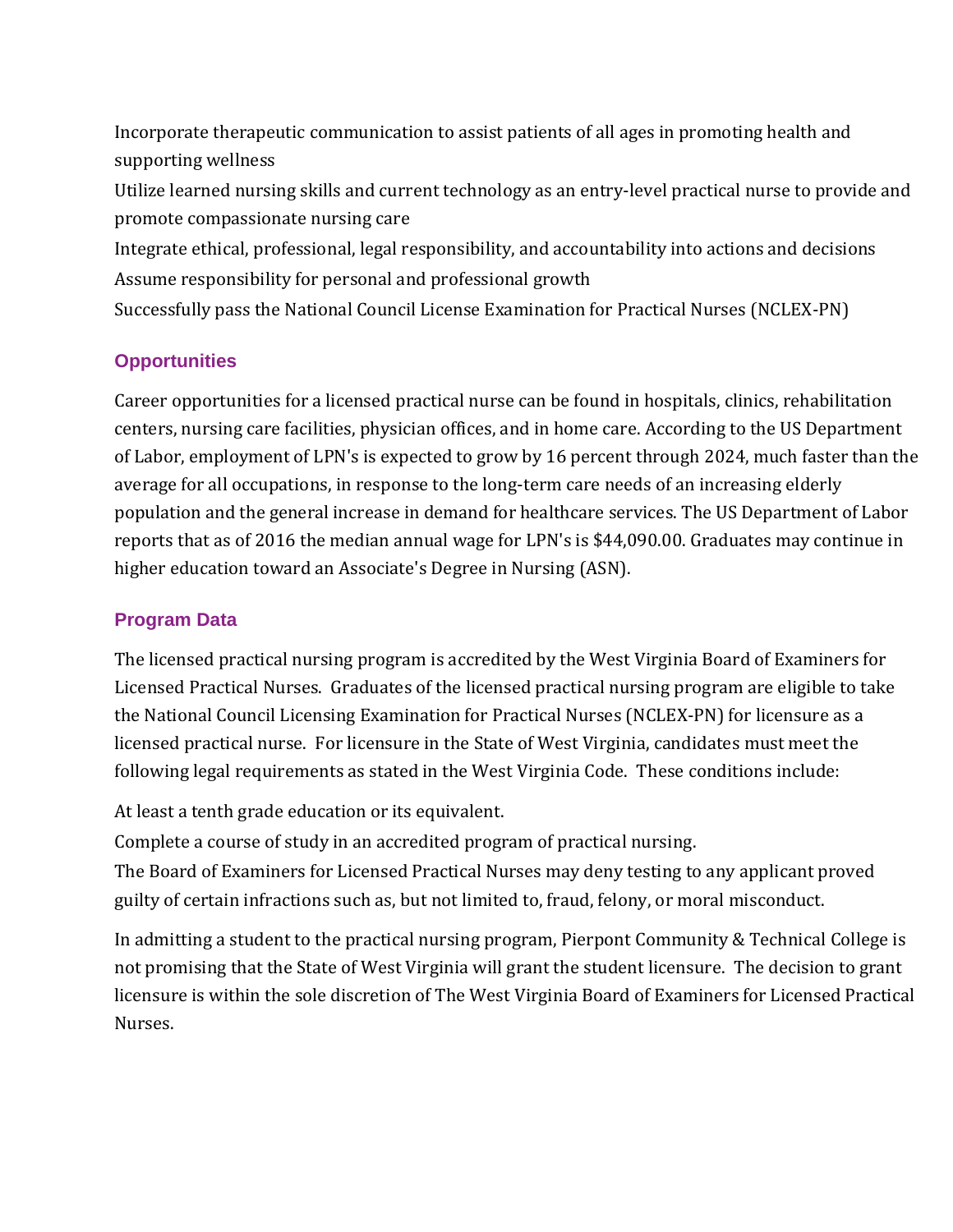# **Prerequisite Classes (10 Hrs)**

- HLCA 1170 Human Anatomy and [Physiology](http://catalog.pierpont.edu/preview_program.php?catoid=4&poid=374&returnto=203) 3 hr(s).
- HLCA 1171 Human Anatomy and Physiology Lab 1 hr.
- ENGL 1104 Written Communication I 3-4 hrs.
- ~MTH 1207 [Fundamental](http://catalog.pierpont.edu/preview_program.php?catoid=4&poid=374&returnto=203) Concepts of Mathematics 3-4 hr(s).

## **Required Courses (45 Hrs)**

- LPNC 1101 Nursing Fundamentals for the LPN  $6$  hr(s).
- LPNC 1105 [Pharmacology](http://catalog.pierpont.edu/preview_program.php?catoid=4&poid=374&returnto=203) I for the PN 1 hr(s).
- LPNC 1107 [Fundamental](http://catalog.pierpont.edu/preview_program.php?catoid=4&poid=374&returnto=203) Clinical Practicum for the PN 4 hr(s).
- LPNC 1112 Mental Health [Nursing](http://catalog.pierpont.edu/preview_program.php?catoid=4&poid=374&returnto=203) for the PN 2 hr(s).
- LPNC 1113 Mental Health Clinical Practicum for the PN 1 hr.
- LPNC 1115 [Pharmacology](http://catalog.pierpont.edu/preview_program.php?catoid=4&poid=374&returnto=203) II for the PN 1 hr(s).
- LPNC 1120 [Maternal/Pediatrics](http://catalog.pierpont.edu/preview_program.php?catoid=4&poid=374&returnto=203) Nursing for the PN 6 hr(s).
- LPNC 1121 [Maternal/Pediatric](http://catalog.pierpont.edu/preview_program.php?catoid=4&poid=374&returnto=203) Clinical Practicum for the PN 1 hr(s).
- LPNC 1130 Adult [Med-Surg](http://catalog.pierpont.edu/preview_program.php?catoid=4&poid=374&returnto=203) Nursing for the PN 3 hr(s).
- [LPNC](http://catalog.pierpont.edu/preview_program.php?catoid=4&poid=374&returnto=203) 1131 Adult Med-Surg Nursing I Clinical Practicum for the PN 2 hr(s).
- LPNC 1134 [Med-Surgical](http://catalog.pierpont.edu/preview_program.php?catoid=4&poid=374&returnto=203) Nursing II for the PN 8 hr(s).
- LPNC 1135 [Med-Surg](http://catalog.pierpont.edu/preview_program.php?catoid=4&poid=374&returnto=203) II Clinical Practicum for the PN 6 hr(s).

## **Model Schedule (41 Hrs)**

#### **Fall First Semester (16 Hrs)**

- LPNC 1101 Nursing [Fundamentals](http://catalog.pierpont.edu/preview_program.php?catoid=4&poid=374&returnto=203) for the PN 6 hr(s).
- LPNC 1105 [Pharmacology](http://catalog.pierpont.edu/preview_program.php?catoid=4&poid=374&returnto=203) I for the PN 1 hr(s).
- LPNC 1107 [Fundamental](http://catalog.pierpont.edu/preview_program.php?catoid=4&poid=374&returnto=203) Clinical Practicum for the PN 4 hr(s)
- LPNC 1130 Adult [Med-Surg](http://catalog.pierpont.edu/preview_program.php?catoid=4&poid=374&returnto=203) Nursing I for the PN 3 hr(s).
- LPNC 1131 Adult [Medi-Surg](http://catalog.pierpont.edu/preview_program.php?catoid=4&poid=374&returnto=203) Nursing I Clinical Practicum for the PN 2 hr(s).

## **Winter Intersession (3 hrs)**

- LPNC 1112 Mental Health [Nursing](http://catalog.pierpont.edu/preview_program.php?catoid=4&poid=374&returnto=203) for the PN 2 hr(s).
- LPNC 1113 Mental Health Clinical Practicum for the Practical Nurse 1 hr.